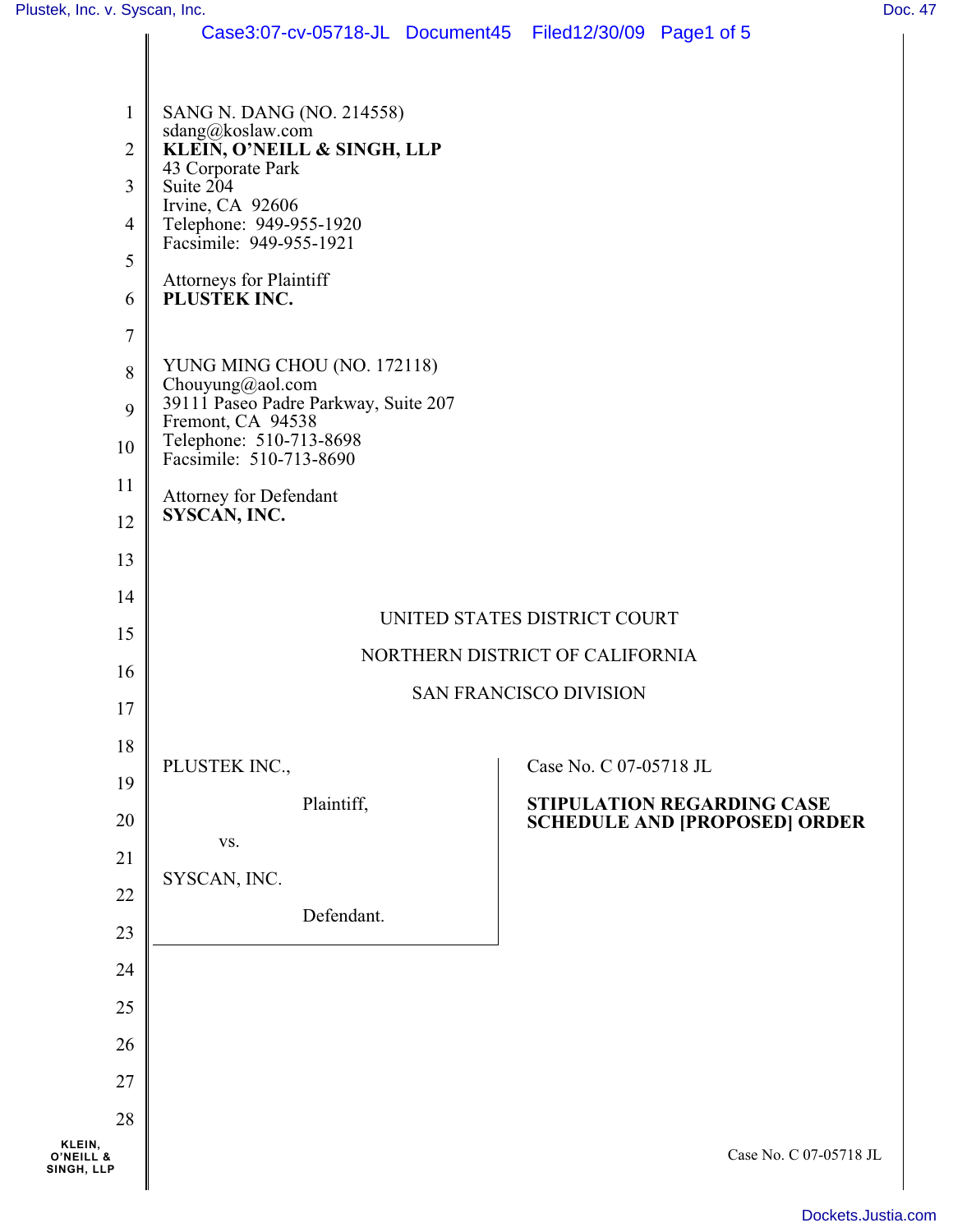## Case3:07-cv-05718-JL Document45 Filed12/30/09 Page2 of 5

| $\mathbf{1}$   | <b>WHEREAS</b> , on November 9, 2007, Plaintiff Plustek Inc. ("Plustek") filed an                          |                                               |  |  |  |  |
|----------------|------------------------------------------------------------------------------------------------------------|-----------------------------------------------|--|--|--|--|
| $\overline{2}$ | action in the United States District Court for the Northern District of California against Defendant       |                                               |  |  |  |  |
| 3              | Syscan, Inc. ("Plustek"), requesting, <i>inter alia</i> , for a declaratory judgment that Plustek does not |                                               |  |  |  |  |
| 4              | infringe any claims of U.S. Patent No. 6,705,124 (the "'124 Patent"), and that the '124 Patent is          |                                               |  |  |  |  |
| 5              | invalid.                                                                                                   |                                               |  |  |  |  |
| 6              | <b>WHEREAS</b> , the Court issued a Claim Construction Order on December 21, 2009                          |                                               |  |  |  |  |
| 7              | (Docket No. 44), and ordered the Parties to submit a proposed schedule for further proceedings.            |                                               |  |  |  |  |
| 8              | <b>WHEREAS</b> , through their respective counsel of record, the Parties have met and                      |                                               |  |  |  |  |
| 9              | conferred to discuss the case schedule.                                                                    |                                               |  |  |  |  |
| 10             | <b>NOW, THEREFORE, the Parties, through their respective counsel of record,</b>                            |                                               |  |  |  |  |
| 11             | hereby stipulate and respectfully request the Court to order the case schedule as follows:                 |                                               |  |  |  |  |
| 12             |                                                                                                            |                                               |  |  |  |  |
| 13             | <b>PLEADING OR EVENT</b>                                                                                   | <b>DATE</b>                                   |  |  |  |  |
| 14             | The Parties' respective Amended Infringement                                                               | January 20, 2010 (subject to the order of the |  |  |  |  |
| 15             | Contentions and Amended Invalidity<br>Contentions (Patent L.R. 3-6)                                        | Court upon a timely showing of good cause)    |  |  |  |  |
| 16             |                                                                                                            |                                               |  |  |  |  |
| 17             | The Parties' respective Advice of Counsel<br>(Patent L.R. 3-7)                                             | February 9, 2010                              |  |  |  |  |
| 18             |                                                                                                            |                                               |  |  |  |  |
| 19             | Close of fact discovery re merits of claims and<br>defenses                                                | March 31, 2010                                |  |  |  |  |
| 20             |                                                                                                            |                                               |  |  |  |  |
| 21             | Initial Expert Reports on issues on which party                                                            | May 10, 2010                                  |  |  |  |  |
| 22             | bears the burden of proof at trial                                                                         |                                               |  |  |  |  |
| 23<br>24       | <b>Rebuttal Expert Reports</b>                                                                             | June 9, 2010                                  |  |  |  |  |
| 25             | Close of Expert Discovery                                                                                  | August 5, 2010                                |  |  |  |  |
| 26<br>27<br>28 | Dispositive Motions and Motions to Bifurcate<br>Trial (last day to file)                                   | August 26, 2010                               |  |  |  |  |
|                | STIPULATION REGARDING CASE<br><b>SCHEDULE</b>                                                              | 1<br>Case No. C 07-05718 JL                   |  |  |  |  |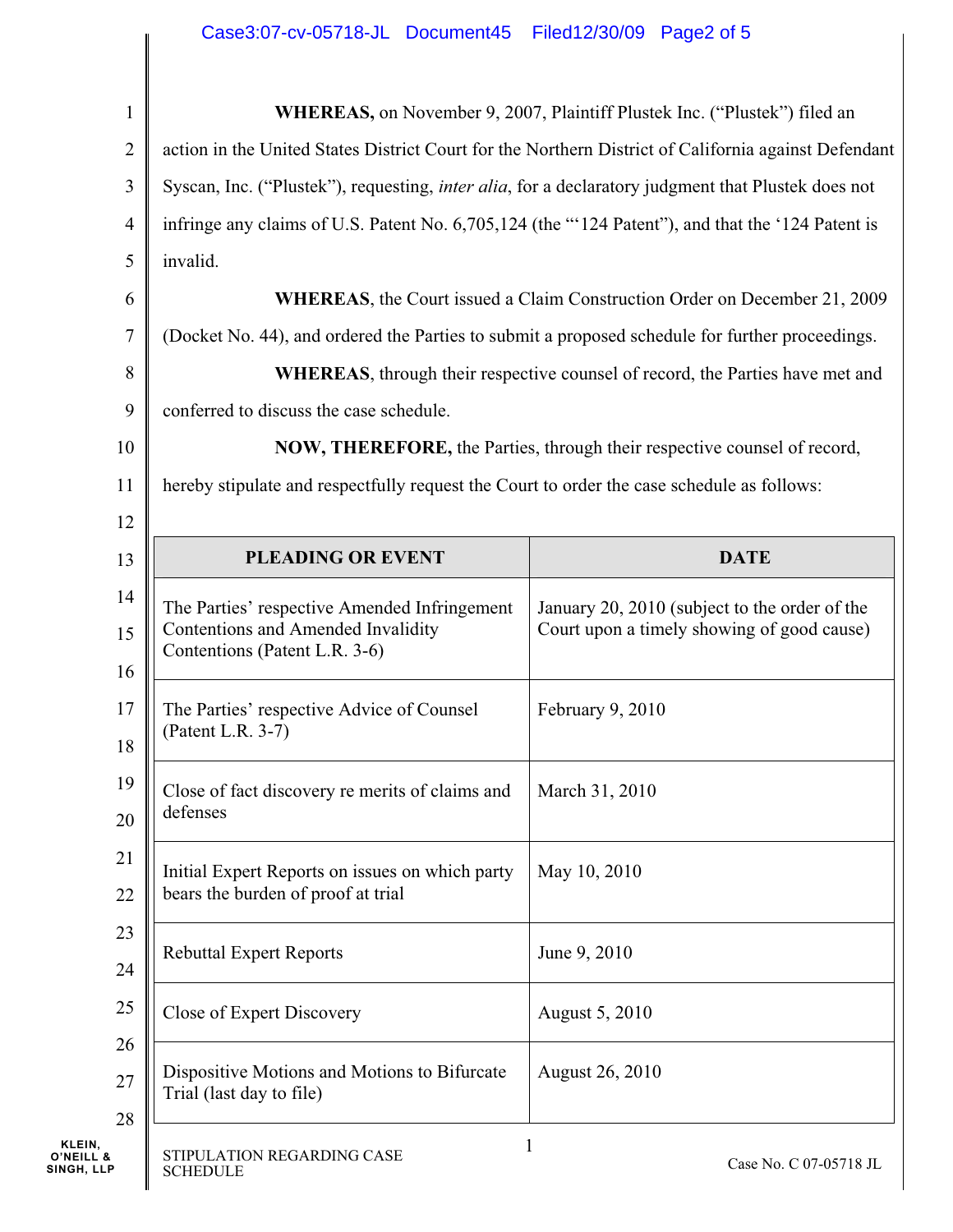## Case3:07-cv-05718-JL Document45 Filed12/30/09 Page3 of 5

| $\mathbf{1}$<br>$\overline{2}$        | Oppositions to Dispositive Motions and<br>Motions to Bifurcate Trial    | September 9, 2010     |                             |                        |
|---------------------------------------|-------------------------------------------------------------------------|-----------------------|-----------------------------|------------------------|
| $\mathfrak{Z}$<br>$\overline{4}$<br>5 | Replies to Dispositive Motions and Motions to<br><b>Bifurcate Trial</b> |                       | September 16, 2010          |                        |
| 6                                     | Completion and Filing of Pretrial Order                                 |                       | <b>TBD</b>                  |                        |
| $\tau$<br>8                           | <b>Final Pretrial Conference</b>                                        |                       | <b>TBD</b>                  |                        |
| 9<br>10                               | Trial                                                                   |                       | <b>TBD</b>                  |                        |
| 11<br>12<br>13                        | DATED: December 30, 2009                                                | By /s/ Yung Ming Chou |                             |                        |
| 14<br>15                              | Yung Ming Chou<br>Attorneys for Defendant<br>SYSCAN, INC.               |                       |                             |                        |
| 16                                    | DATED: December 30, 2009                                                |                       | KLEIN, O'NEILL & SINGH, LLP |                        |
| 17<br>18                              | By /s/ Sang N. Dang<br>Sang N. Dang                                     |                       |                             |                        |
| 19<br>$20\,$                          | Attorneys for Plaintiff<br>PLUSTEK INC.                                 |                       |                             |                        |
| 21                                    |                                                                         |                       |                             |                        |
| $22\,$                                |                                                                         |                       |                             |                        |
| 23                                    |                                                                         |                       |                             |                        |
| 24                                    |                                                                         |                       |                             |                        |
| 25                                    |                                                                         |                       |                             |                        |
| 26                                    |                                                                         |                       |                             |                        |
| 27                                    |                                                                         |                       |                             |                        |
| 28<br>KLEIN,                          |                                                                         |                       | 2                           |                        |
| O'NEILL <sup>8</sup><br>SINGH, LLP    | STIPULATION REGARDING CASE<br><b>SCHEDULE</b>                           |                       |                             | Case No. C 07-05718 JL |